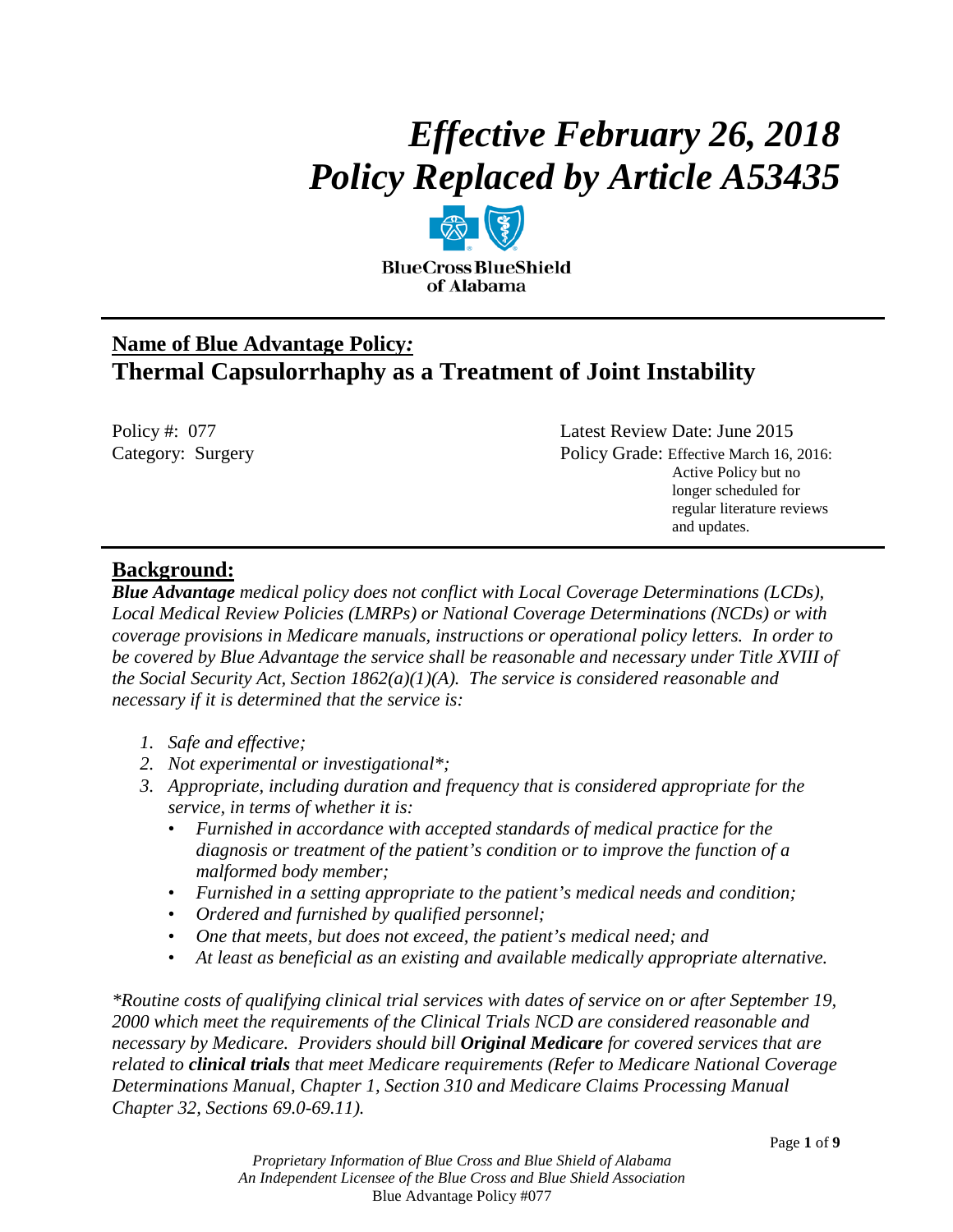# **Description of Procedure or Service:**

Thermal capsulorrhaphy uses thermal energy to restructure collagen in the capsule or ligaments to reduce the capsule size. This procedure has primarily been evaluated for shoulder joint instability but may also be proposed to treat capsular laxity in other joints.

Shoulder instability is a relatively common occurrence, reported in between 2% and 8% of the population. The condition may arise from a single traumatic event (i.e., subluxation or dislocation), repeated micro-trauma, or constitutional ligamentous laxity, resulting in deformation and/or damage in the glenohumeral capsule and ligaments. Shoulder instability may be categorized according to the movement of the humeral head, (i.e., either as anterior, posterior, inferior, or multidirectional instability). Multidirectional instability most frequently consists of anterior and inferior subluxation or dislocation. Inferior movement is also classified as multidirectional.

Initial treatment of shoulder subluxation or dislocation is conservative in nature followed by range-of-motion and strengthening exercises. However, if instability persists, either activity modifications or surgical treatment may be considered. Activity modification may be appropriate for patients who can identify a single motion that aggravates instability, such as overhead throwing motions. Surgical treatment may be considered in those who are unwilling to give up specific activities (i.e., related to sports) or when instability occurs frequently or during daily activities.

Surgery consists of inspection of the shoulder joint with repair, reattachment, or tightening of the labrum, ligaments, or capsule performed either with sutures or sutures attached to absorbable tacks or anchors. While arthroscopic approaches have been investigated over the past decade, their degree of success has been controversial due to a higher rate of recurrent instability compared with open techniques, thought to be related in part to the lack of restoration of capsular tension. Recent reports of arthroscopic techniques have described various suturing techniques for tightening the capsule, which require mastery of technically difficult arthroscopic intra-articular knot-tying.

Thermal capsulorrhaphy has been proposed as a technically simpler arthroscopic technique for tightening the capsule and ligaments. The technique is based on the observation that the use of nonablative levels of radiofrequency thermal energy can alter the collagen in the glenohumeral ligaments and/or capsule, resulting in their shrinkage and a decrease in capsular volume, both thought to restore capsular tension. Thermal capsulorrhaphy may be used in conjunction with arthroscopic repair of torn ligaments or other structures (i.e., repair of Bankart or superior labrum anterior and posterior lesion). In addition, thermal capsulorrhaphy has also been investigated as an arthroscopic treatment of glenohumeral laxity, a common injury among overhead athletes, such as baseball players, resulting in internal impingement of the posterior rotator cuff against the glenoid labrum. Internal impingement is often accompanied by posterior rotator cuff tearing and labral injury. Thermal capsulorrhaphy has also been proposed as a sole arthroscopic treatment. For example, the technique may be considered in patients with chronic shoulder pain without recognized instability, based on the theory that the pain may be related to occult or microinstability. This diagnosis may be considered when a diagnostic arthroscopy reveals only lax ligaments and is commonly seen among baseball players. Finally, thermal capsulorrhaphy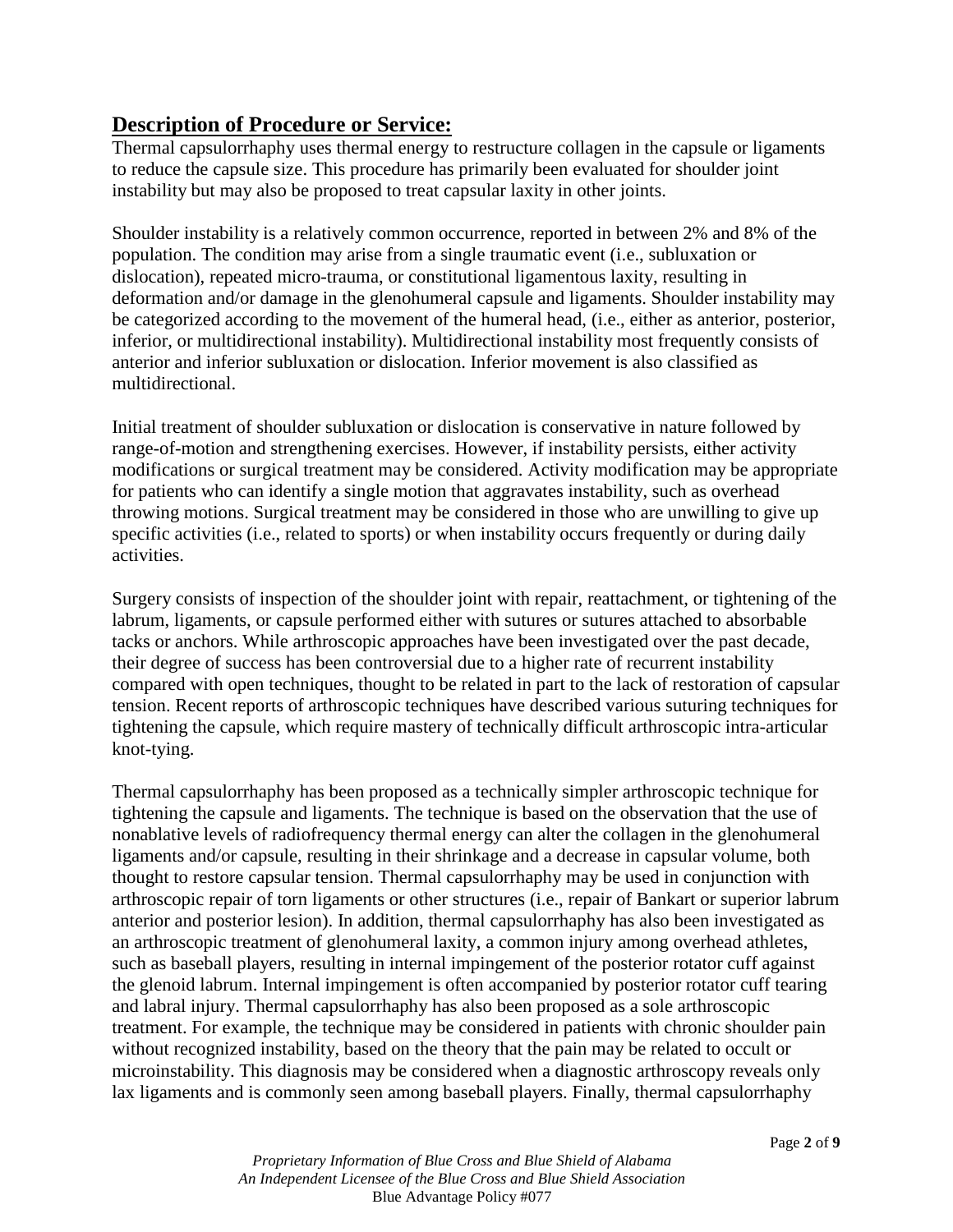may be considered in patients with congenital ligamentous laxity, such as Ehlers-Danlos or Marfan syndrome.

While thermal capsulorrhaphy was initially investigated using laser energy, the use of radiofrequency probes is now more commonly employed. Devices include Oratec® ORA-50 Monopolar RF Generator (Oratec Interventions, Menlo Park, CA) and ArthroCare® (Arthrocare Corporation, Sunnyvale, CA).

#### **Policy: Effective for dates of service on or after February 26, 2018 refer to Article A53435**

#### **Effective for dates of service on or after July 1, 2005 and prior to February 26, 2018:**

**Blue Advantage** will treat **thermal capsulorrhaphy** as a **covered** benefit when used as the sole treatment of shoulder instability resulting from repetitive overhead throwing motion **when** the patient has failed conservative therapy and still requires the full range of shoulder motion, which would be compromised by conventional surgical repairs.

**Grade D**

**Blue Advantage** will treat **thermal capsulorrhaphy** for all other indications for joints other than the shoulder as a **non-covered** benefit and as **investigational**.

**Blue Advantage** will treat **thermal capsulorrhaphy** for patients with shoulder instability resulting from repetitive throwing motion that have other lesions in the same shoulder which require other surgical repair or stabilization procedures as a **non-covered** benefit and as **investigational**.

#### **Grade B**

*Blue Advantage does not approve or deny procedures, services, testing, or equipment for our members. Our decisions concern coverage only. The decision of whether or not to have a certain test, treatment or procedure is one made between the physician and his/her patient. Blue Advantage administers benefits based on the members' contract and medical policies. Physicians should always exercise their best medical judgment in providing the care they feel is most appropriate for their patients. Needed care should not be delayed or refused because of a coverage determination.*

# **Key Points:**

There is limited peer-reviewed literature regarding the use of thermal capsulorrhaphy as a sole arthroscopic procedure or as an adjunct to other arthroscopic repair of shoulder lesions. Multiple unresolved issues regarding this technique include the following:

- Identifying and quantifying the laxity
- Treatment temperature and duration
- Response of collagen for individual factors
- Control of tissue shrinkage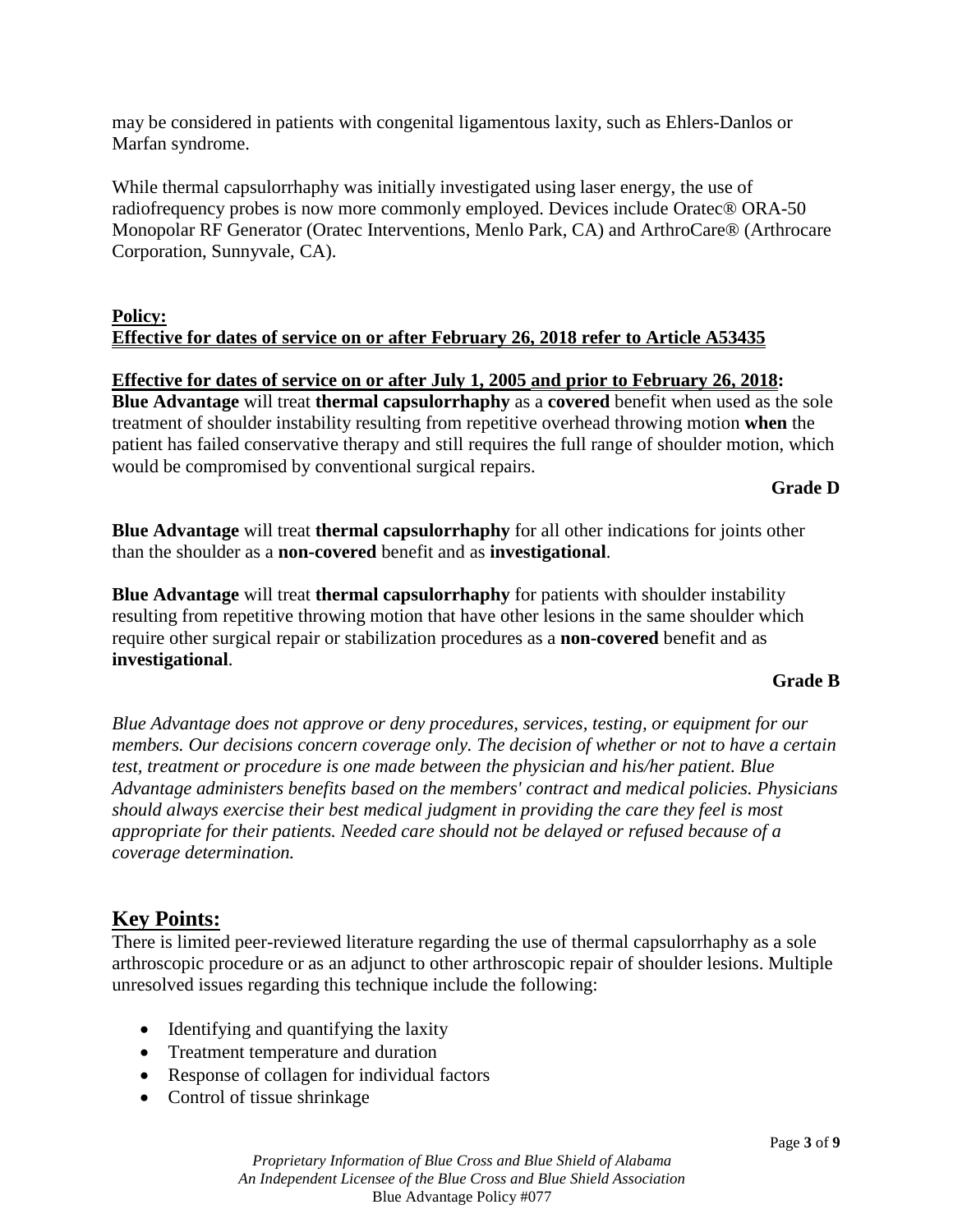• Standards for rehabilitation post treatment

The most recent update of the literature was performed through May 2015. Following is a summary of the key literature to date.

#### **Thermal Capsulorrhaphy of the Shoulder**

The evidence on thermal capsulorrhaphy for the shoulder is derived from one small randomized controlled trial (RCT) several nonrandomized comparative studies, and two large case series with mid-term follow-up. Reports of adverse events are also reviewed.

#### *Randomized Controlled Trial*

In 2006, a Canadian workgroup reported a multicenter RCT that had been recruiting subjects since 1999. Enrollment was slower than anticipated; 19 patients treated with thermal capsulorrhaphy and 15 subjects treated with surgical repair had completed two-year follow-up as of publication. This trial is listed as being completed as of March 2012 with an enrollment of 58 patients; however, no results of this trial are identified in the published literature.

#### *Nonrandomized Comparative Studies*

Levitz et al reported a study of 82 baseball players undergoing arthroscopic surgery for internal impingement in 2001. The first 51 patients underwent traditional arthroscopic surgery, consisting of debridement of tears in the rotator cuff and attachment of labral tears. There was no attempt to reduce the capsular laxity. The next 31 patients underwent traditional arthroscopic surgery and also underwent thermal capsulorrhaphy. The main outcome measure was time to return to competition. Among those who did not undergo thermal capsulorrhaphy, 80% returned to competition at a mean time of 7.2 months, with 67% still competing after 30 months. Among those who did undergo thermal capsulorrhaphy, 93% returned to competition at a mean time of 8.4 months, with 90% still competing after 30 months.

Savoie and Field compared the outcomes of patients with multidirectional instability who were treated with either thermal capsulorrhaphy (n=30) or arthroscopic capsular shift (i.e., suture repair) (n=26) in 2000. Additional arthroscopic procedures were performed in both groups, as needed. Two patients treated with thermal capsulorrhaphy had an unsatisfactory outcome compared with three patients in the suture repair group.

Chen et al reported on 40 patients who underwent combined arthroscopic labral repair and thermal capsulorrhaphy; the results were compared with a historical control group of 32 patients who underwent the same surgery without capsulorrhaphy in 2005. There was no difference in outcomes in the two groups, leading the authors to conclude that thermal capsulorrhaphy neither improved nor compromised the results of conventional arthroscopic treatment.

In 2001, Levy et al reported on 90 patients (99 shoulders) with shoulder instability treated with thermal capsulorrhaphy using either radiofrequency (34 patients, 38 shoulders) or laser energy (56 patients, 61 shoulders) and followed up for 23 to 40 months. In the laser-treated group, 59% of the patients considered their shoulder to be "better" or "much better," with a 36.1% failure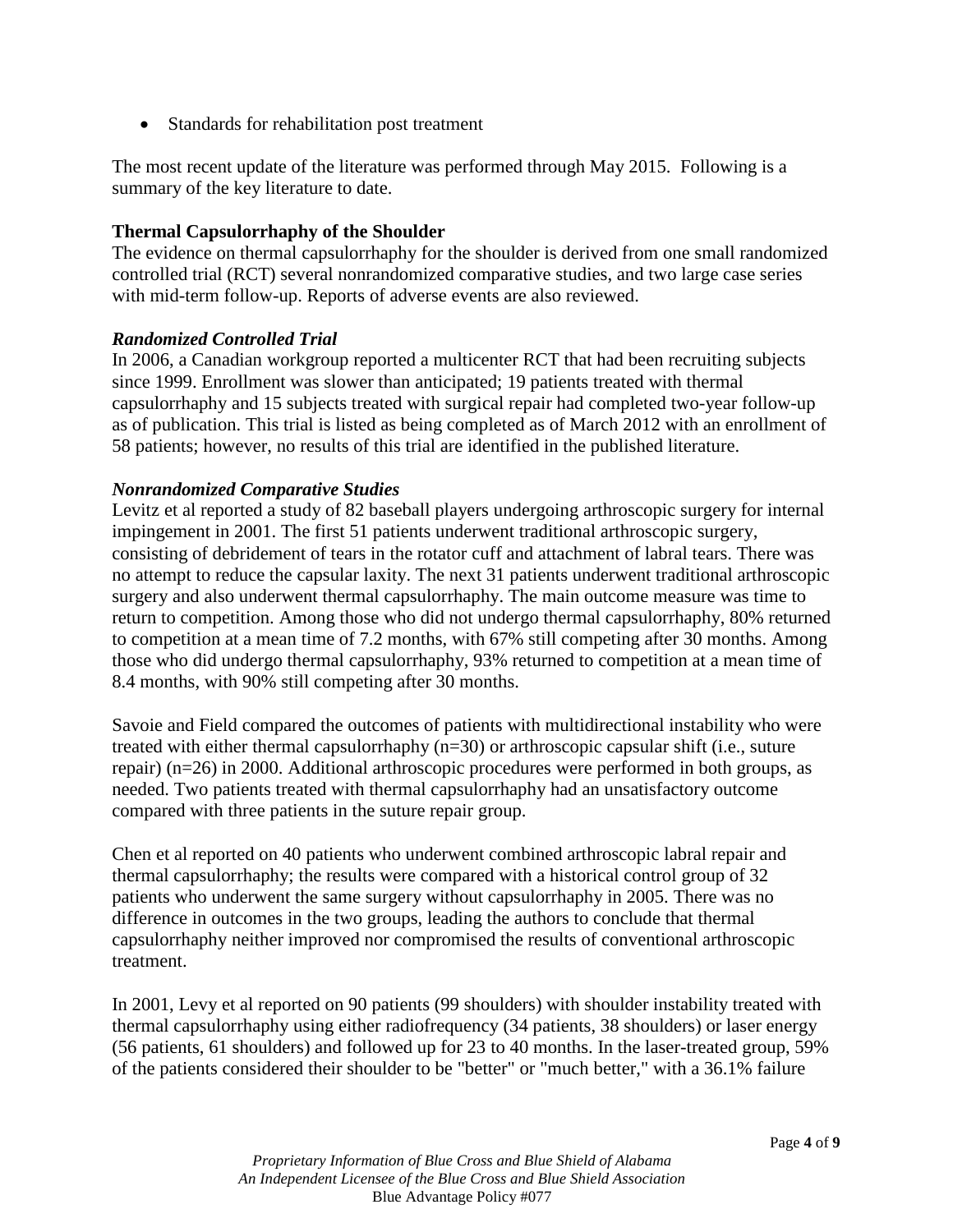rate. In the radiofrequency-treated group, 76.9% of patients felt "better" or "much better," with a 23.7% failure rate.

#### *Case Series*

D'Alessandro et al published the results of a prospective study of 84 patients who underwent thermal capsulorrhaphy for various indications in 2004. With an average follow-up of 38 months, 37% of patients reported unsatisfactory results, based on reports of pain, instability, return to work, and the American Shoulder and Elbow Surgeons Shoulder Assessment score. The authors reported that the high rate of unsatisfactory results was of great concern. Levine et al reported that the initial wave of enthusiasm for thermal capsulorrhaphy has largely subsided, given the negative results reported by D'Alessandro et al.

Two- to six-year follow-up was reported on 85 of 100 consecutive patients treated with thermal capsulorrhaphy for glenohumeral instability in 2007. Thirty-seven patients (43.5%) were considered to have had a failed procedure, defined as recurrent instability, revision of surgery, and recalcitrant pain or stiffness requiring manipulation. Deterioration of efficacy over time was reported from a series of 12 overhead athletes (volleyball, tennis, baseball, and swimming) who presented with internal impingement at an average age of 27 years (range, 23 to 34). At two years after surgery, the modified Rowe score had increased from 45.8 to 90.4; at seven years postoperatively, the Rowe score had decreased to 70.4 and visual analog scale score for pain was 4.8. Twenty-five percent of athletes reported that they had returned to their pre-injury level of competition, 25% played at a lower level, and 50% had stopped because of their shoulder pain.

#### **Other Joints**

Literature on thermal capsulorrhaphy for joints other than the shoulder is limited. One small case series (13 patients) from 2007 reported use of thermal capsulorrhaphy for palmar midcarpal instability. A 2008 publication describes thermal capsulorrhaphy for the parapatellar capsule as controversial.

#### **Adverse Events**

In 2007, Good et al conducted a retrospective chart review on patients who had been referred for shoulder stiffness and had developed glenohumeral chondrolysis. Of the eight patients who had developed glenohumeral chondrolysis after shoulder arthroscopy, five had undergone thermal capsulorrhaphy for shoulder instability, and three had a thermal procedure with labral repair or synovectomy. The onset was described as early and rapid, with repeat arthroscopy to confirm the diagnosis of chondrolysis and rule out infection at an average of eight months after the initial shoulder arthroscopy. The mean age of the patients was 23 years (range, 15–39 years). None of the patients had evidence of chondral damage at the index arthroscopy, and none had received postoperative intra-articular pain pumps, a procedure which has also been associated with chondrolysis. The patients required between one and six procedures after the onset of chondrolysis to manage their pain, including glenoid allograft, humeral head arthroplasty, and total shoulder arthroplasty. Good et al identified an additional ten reported cases of glenohumeral chondrolysis following shoulder arthroscopy in the English-language literature. Five of the ten cases occurred after the use of gentian violet dye injection into the joint to identify a rotator cuff tear; this technique has since been abandoned. Of the remaining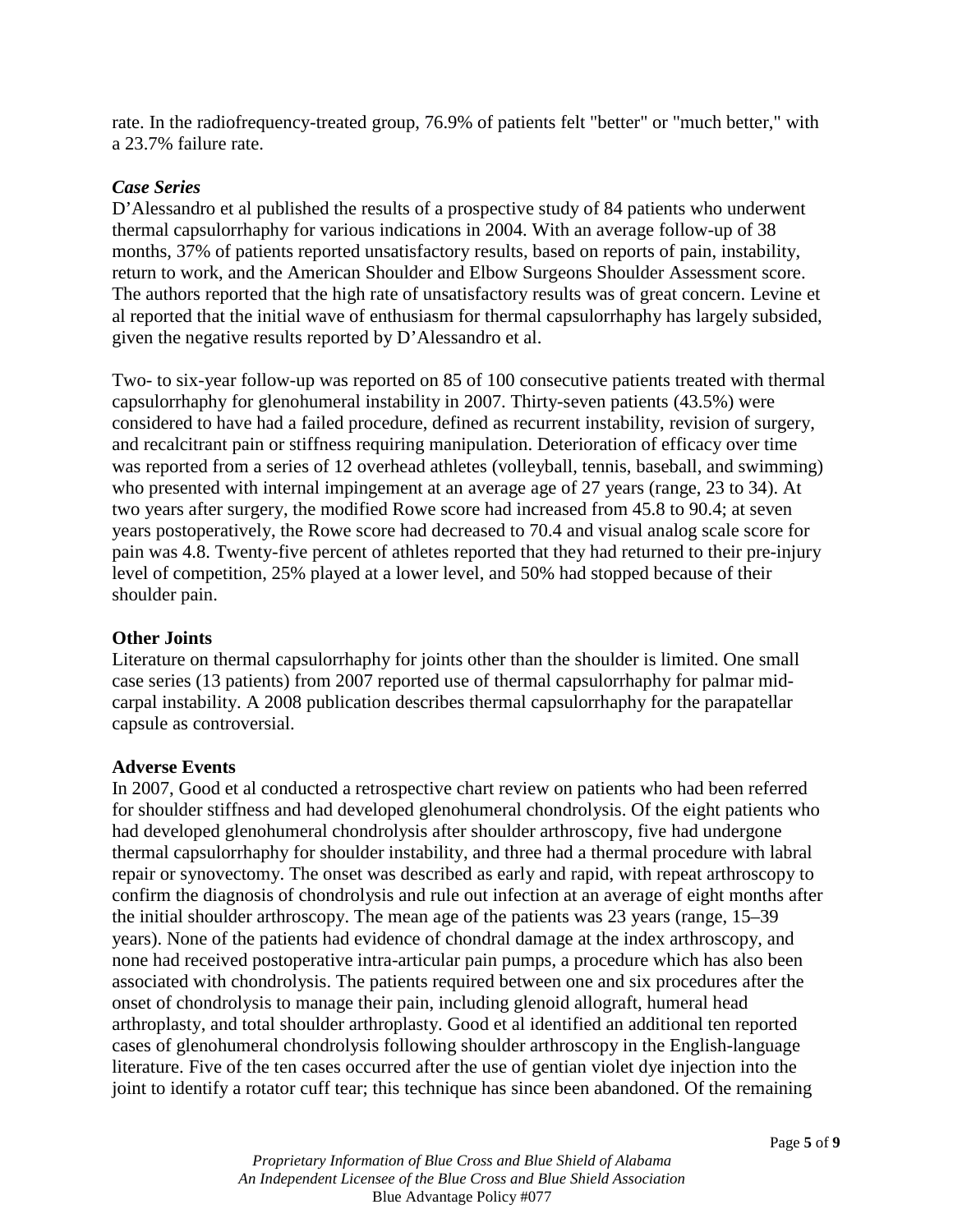five reported cases, four involved the use of a thermal device during the procedure. An accompanying editorial by the journal's editors concluded that "pending evidence to the contrary, shoulder thermal capsulorrhaphy is a procedure in which these and other reported risks outweigh any potential benefits."

A 2010 review of shoulder instability in patients with joint hyperlaxity indicates that although initial results with thermal capsulorrhaphy seemed promising, subsequent studies with longer follow-up showed "unacceptably high rates of failure and postoperative complications", including cases of postoperative axillary nerve palsy and transient deltoid weakness. Abnormal capsular tissue has also been observed in the areas of previous thermal treatment, with either severe thickening or thin, friable deficient capsule. In a 2011 review, Virk and Kocher describe thermal capsulorrhaphy as a failed new technology in sports medicine.

#### **Summary**

The literature does not support the use of thermal capsulorrhaphy. The few available comparative studies do not support that this procedure is an efficacious treatment for shoulder instability. The case series report a high rate of unsatisfactory results and complications, raising the potential for net harm. Because of the lack of efficacy and potential for harm, this procedure is considered not medically necessary.

#### **Practice Guidelines and Position Statements**

In 2010, the American Academy of Orthopaedic Surgeons published patient information on thermal capsular shrinkage. The information provided stated that thermal capsular shrinkage was developed as a less invasive way to treat a shoulder that is loose and frequently dislocates. Early short-term results were promising and the procedure gained in popularity. However, more recent results over a longer follow-up period have shown a higher failure rate and more complications than were first reported. As a result, the procedure is used less frequently.

## **U.S. Preventive Services and Task Force Recommendations**

Not applicable.

# **Key Words:**

Thermally-induced capsulorrhaphy, thermal capsule shift, LACS, laser-assisted capsule shift, thermal capsulorrhaphy ETAC, electrothermally assisted capsulorrhaphy glenohumeral instability, laser tension-plasty ACL, thermal probe, tension-plasty, low energy laser tensionplasty

# **Approved by Governing Bodies:**

Thermal capsulorrhaphy is a surgical procedure and is not subject to FDA approval. FDA previously granted 510(k) clearance for a number of electrosurgical cutting and coagulation devices.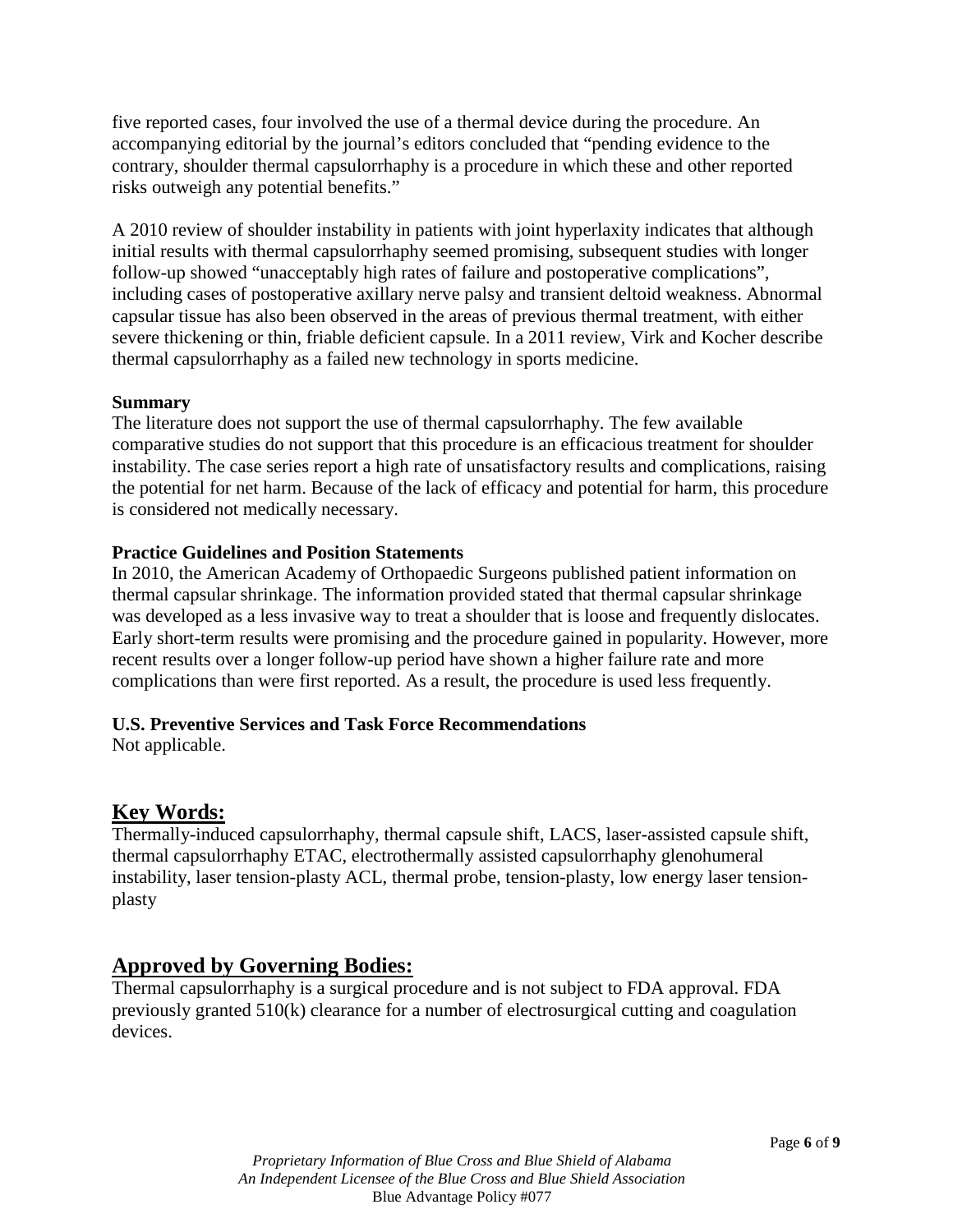# **Benefit Application:**

Coverage is subject to member's specific benefits. Group specific policy will supersede this policy when applicable.

## **Coding:**

| <b>CPT</b> Codes: | 27599<br>29999 | Not otherwise classified knee procedure<br>Unlisted procedure, arthroscopy |
|-------------------|----------------|----------------------------------------------------------------------------|
| <b>HCPC Codes</b> | <b>S2300</b>   | Arthroscopy shoulder, surgery, with thermally<br>induced capsulorrhaphy    |

## **References:**

- 1. Abrams JS. Thermal capsulorrhaphy for instability of the shoulder: Concerns and applications of the heat probe. Instr Course Lect 2001; 50: 29-36.
- 2. American Academy of Orthopaedic Surgeons (AAOS). Orthoinfo: Thermal Capsular Shrinkage. 2010; orthoinfo.aaos.org/topic.cfm?topic=a00034.
- 3. Anderson Kyle, et al. Thermal capsulorrhaphy: Where are we today? Sports Medicine and Arthroscopy Review, April-June 1999, Vol. 7, No. 2, pp. 117-127.
- 4. Andrews James R, and Dugas Jeffrey R. Diagnosis and treatment of shoulder injuries in the throwing athlete: The role of thermal-assisted capsular shrinkage, AAOS Instructional Course Lectures, 2001, Vol. 50, pp. 17-21.
- 5. Chen S, Haen PS, Walton J et al. The effects of thermal capsular shrinkage on the outcomes of arthroscopic stabilization for primary anterior shoulder instability. Am J Sports. May 2005; 33(5): 705-711.
- 6. ClinicalTrials.gov. Electrothermal arthroscopic capsulorrhaphy (ETAC) and open inferior capsular shift in patients with shoulder instability (NCT00251160). Available online at: clinicaltrials.gov/ct2/show/NCT00251160?term=NCT00251160&rank=1. Last accessed July 2012.
- 7. D'Alessandro DF, Bradley JP, et al. Prospective evaluation of thermal capsulorrhaphy for shoulder instability: Indications and results, two- to five-year follow-up. Am J Sports Med, Jan-Feb 2004; 32(1): 21-33.
- 8. Engelsma Y, Willems WJ. Arthroscopic stabilization of posterior shoulder instability. Knee Surg Sports Traumatol Arthrosc 2010; 18(12):1762-6.
- 9. Fanton Gary S, et al. Electrothermally-assisted capsule shift (ETAC) procedure for shoulder instability, Sports, Orthopedic and Rehabilitation Medicine Associates.
- 10. Fanton Gary S. Monopolar electrothermal arthroscopy for treatment of shoulder instability in the athlete, Cooperative Techniques in Sports Medicine, July 2000, Vol. 8, No. 3, pp. 242-249.
- 11. Gerber A and Warner JJ. Thermal capsulorrhaphy to treat shoulder instability. Clin Orthop Relat Res 2002; (400): 105-116.
- 12. Chen S, Haen PS, Walton J et al. The effects of thermal capsular shrinkage on the outcomes of arthroscopic stabilization for primary anterior shoulder instability. Am J Sports Med 2005; 33(5):705-11.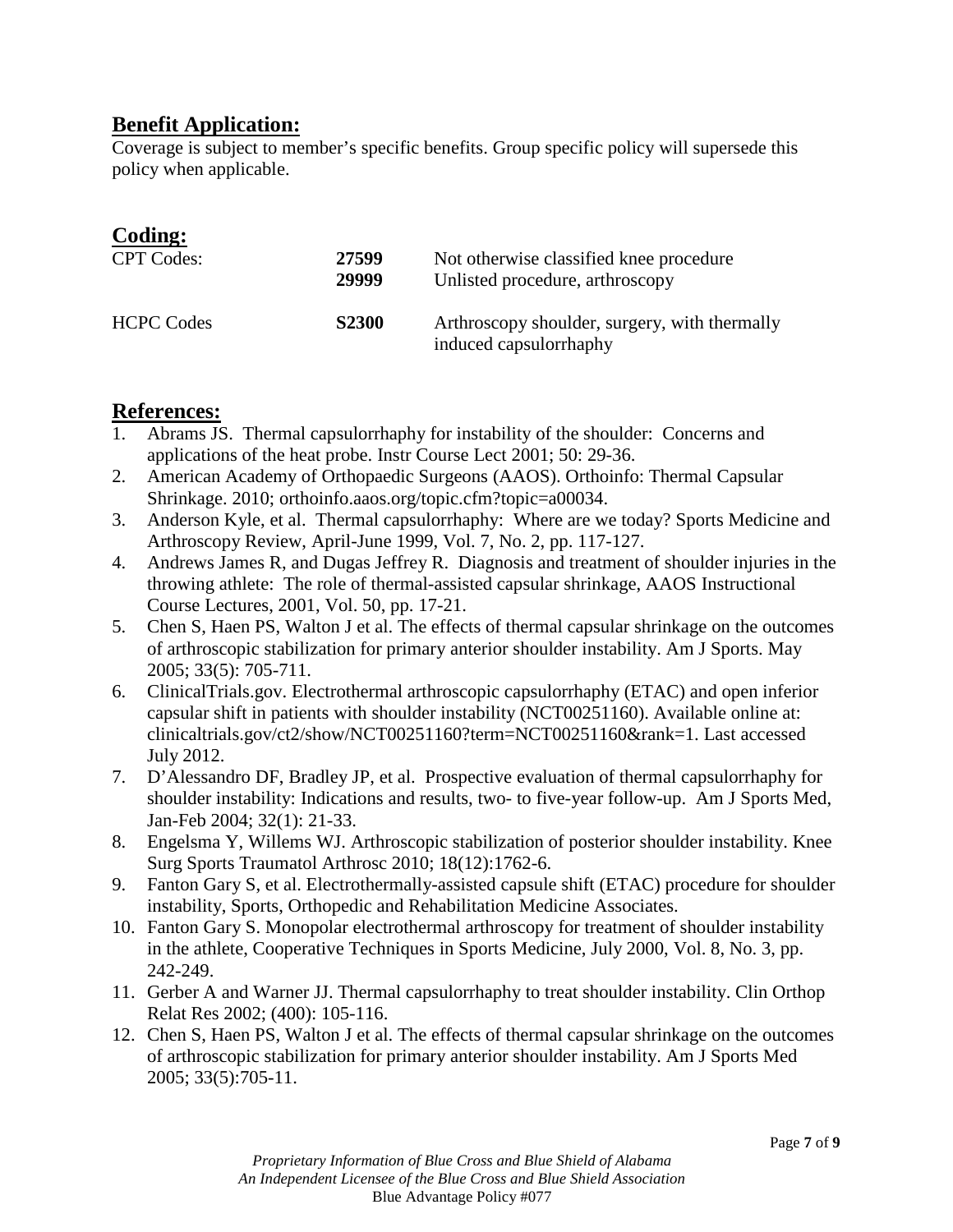- 13. Gieringer RE. Arthroscopic monopolar radiofrequency thermal capsulorrhaphy for the treatment of shoulder instability: A prospective outcome study with mean 2-year follow-up. Alaska Med, Jan-Mar 2003; 45(1): 3-8.
- 14. Giffin J Robert, Annunziata Christopher C, and Bradley James P. Thermal capsulorrhaphy for instability of the shoulder: Multidirectional and posterior instabilities, AAOS Instructional Course Lectures, 2001, Vol. 50, pp. 23-28.
- 15. Good CR, Shindle MK, et al. Glenohumeral chondrolysis after shoulder arthroscopy with thermal capsulorrhaphy. Arthroscopy 2007; 23(7): 797 e1-5.
- 16. Gryler EC Greis PE, et al. Axillary nerve temperatures during radiofrequency capsulorrhaphy of the shoulder. Arthroscopy, July 2001; 17(6): 567-572.
- 17. Hawkins RJ, Krishnan SG, Karas SG, et al. Electrothermal arthroscopic shoulder capsulorrhaphy: A minimum 2-year follow-up. Am J Sports Medicine, September 2007; 35(9): 1484-1488.
- 18. Hovis WD, Dean MT, et al. Posterior instability of the shoulder with secondary impingement in elite golfers. Am J Sports Med 2002; 30(6): 886-890.
- 19. Jansen N, Van Riet RP, Meermans G et al. Thermal capsulorrhaphy in internal shoulder impingement: a 7-year follow-up study. Acta Orthop Belg 2012; 78(3):304-8.
- 20. Johnson SM, Robinson CM. Shoulder instability in patients with joint hyperlaxity. J Bone Joint Surg Am 2010; 92(6):1545-57.
- 21. Levine William N, Bigliani Louis U, and Ahmad Christopher S. Thermal capsulorrhaphy, Orthopedics, August 2004, Vol. 27, No. 8, pp. 823-826.
- 22. Levitz CL, Dugas J and Andrews JR. The use of arthroscopic thermal capsulorrhaphy to treat internal impingement in baseball players. Arthroscopy 2001; 17(6): 573-577.
- 23. Levy O, et al. Thermal capsular shrinkage for shoulder instability, Midterm Longitudinal Outcome Study, J Bone Joint Surgery (Br), 2001; 83-B: 640-5.
- 24. Lubowitz JH and Poehling GG. Glenohumeral thermal capsulorrhaphy is not recommended—shoulder chondrolysis requires additional research. Arthroscopy 2007; 23(7): 687.
- 25. Mason WT and Hargreaves DG. Arthroscopic thermal capsulorrhaphy for palmar midcarpal instability. J Hand Surg Eur Vol, August 2007; 32(4): 411-416.
- 26. Miniaci A and Codsi MJ. Thermal capsulorrhaphy for the treatment of shoulder instability. Am J Sports Med, August 2006; 34(8):1356-1363.
- 27. Mishra DK and Fanton GS. Two-year outcome of arthroscopic Bankart repair and electrothermal-assisted capsulorrhaphy for recurrent traumatic anterior shoulder instability. Arthroscopy 2001; 17(8): 844-849.
- 28. Mohtadi NG, Hollinshead RM, Ceponis PJ, et al. A multi-centre randomized controlled trial comparing electrothermal arthroscopic capsulorrhaphy versus open inferior capsular shift for patients with shoulder instability: Protocol implementation and interim performance: Lessons learned from conducting a multi-centre RCT [ISRCTN68224911; NCT00251160]. Trials 2006; 7:4.
- 29. Savoie III FH and Field LD. Thermal versus suture treatment of symptomatic capsular laxity, Clin Sports Med 2000, 19(1):63-75, vi.
- 30. Sekiya JK, Ong BC and Bradley JP. Thermal capsulorrhaphy for shoulder instability. Instr Course Lect 2003; 52: 65-80.